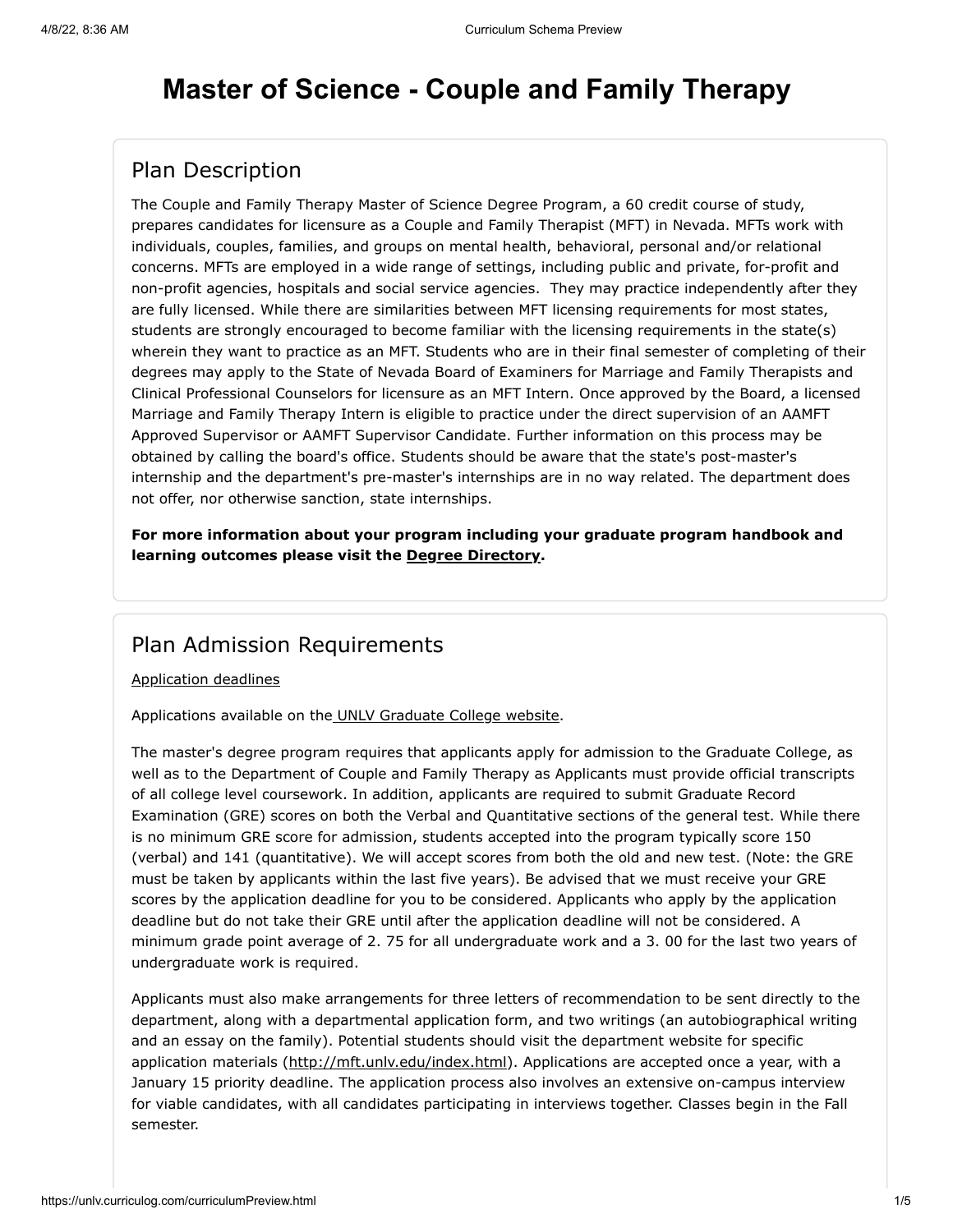**Note: Non-admitted students may take up to three selected courses (see course listing for prerequisites) prior to formal admission to Non-Degree Seeking Students interested in** the program **(CFT 701, CFT 759 and CFT 763). If admitted, these courses are eligible please refer** to **count toward** the **degree. However, program tuition remains the same. Please contact the Couple and Family Therapy graduate coordinator Degrees Directory (implementation note: add link)** for more information.

[All domestic and international applicants must review and follow the Graduate College Admission and](http://www.unlv.edu/graduatecollege/futurestudents) Registration Requirements.

*Students are accepted into a degree program as described in the Graduate Catalog. The faculty and corresponding sub-disciplines and sub-plans within the described programs are subject to change at any time.*

#### Plan Requirements

*See Subplan Requirements below.*

[Suplan 1: Thesis](#page-1-0)

[Subplan 2: Non-Thesis](#page-3-0)

#### Subplan 1 Requirements: Thesis

<span id="page-1-0"></span>Total Credits Required: 60

# Course Requirements

#### Required Courses – Credits: 54

| CFT 701 Introduction to Couple and Family<br>Therapy                    | 3 |
|-------------------------------------------------------------------------|---|
| CFT 719 Sexual Issues in Marriage and Family<br>Therapy                 | 3 |
| CFT 720 Counseling Across the Lifespan                                  | 3 |
| CFT 725 Diversity in Couple and Family Therapy                          | 3 |
| CFT 731 Substance Abuse in Couple and Family<br>Therapy                 | 3 |
| CFT 759 Family Dynamics                                                 | 3 |
| CFT 762 Diagnosis in Couple and Family Therapy                          | 3 |
| CFT 763 Family Systems Theory                                           | 3 |
| CFT 764 Principles and Practices of Marriage and<br>Family Therapy I    | 3 |
| CFT 765 Principles and Practices of Couple and<br>Family Therapy II     | 3 |
| CFT 771 Ethical and Legal Issues in Couple and<br><b>Family Therapy</b> | 3 |
|                                                                         |   |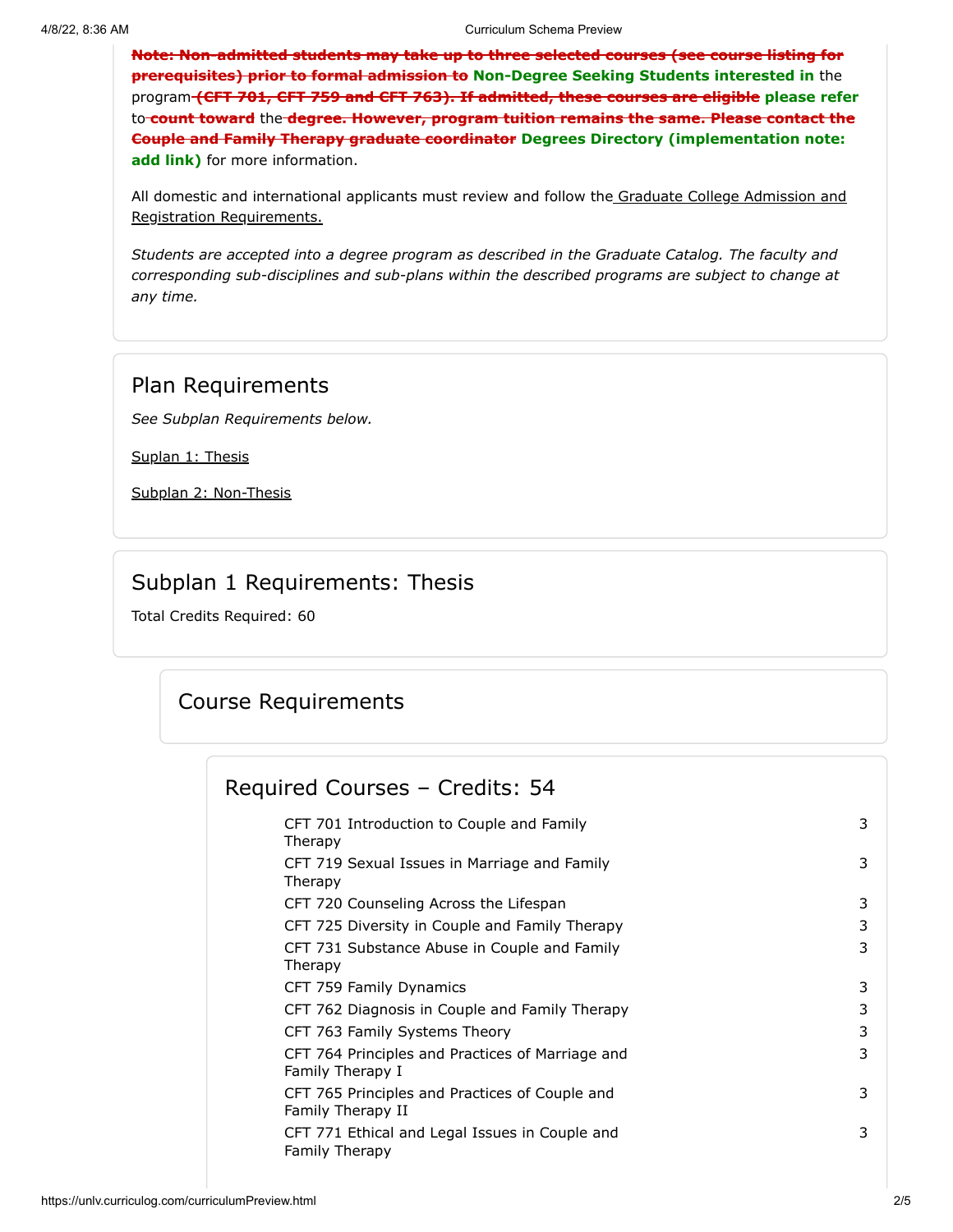| CFT 773 Intermediate Couple and Family     |   |
|--------------------------------------------|---|
| Therapy Practicum                          |   |
| CFT 776 Advanced Community Practicum       | 3 |
| CFT 777 Couples Counseling                 | 3 |
| CFT 779 Couple and Family Therapy Research | 3 |
| Seminar                                    |   |

Thesis – Credits: 6

CFT 749 Thesis  $3 - 6$ 

#### Degree Requirements

- 1. Have a cumulative grade point average of 3.00 or better in the program. Students who receive an F, or more than two Cs, will be separated from the program.
- 2. A grade of B or better is required in any practicum or internship or the course must be repeated.
- 3. Students are required to complete 6 credits of thesis.
- 4. In consultation with their advisor, a student will organize a thesis committee of at least three departmental members. In addition, a fourth member from outside the department, known as the Graduate College Representative, must be appointed. An additional committee member may be added at the student and department's discretion. Please see Graduate College policy for committee appointment guidelines.
- 5. Every student will be reviewed each semester to determine adequate progress and retention in the program.
- 6. The full time program is sequenced so that students take a certain number or courses or credits each semester, including summer. A student who does not follow the designated course sequence may lack prerequisites for their next courses, and, therefore, may need to wait for a course to be offered again in the next cycle. It is the responsibility of the student to discuss course sequencing and planned timing with their advisor. Not all courses are offered every semester or every year. There are many courses that are offered only once each calendar year. Thus, it is imperative that students take the recommended number of credits and stay in sequence in order for them to graduate in a timely manner.

#### Graduation Requirements

- 1. The student must submit all required forms to the Graduate College as well as apply for graduation up to two semesters prior to completing their degree requirements.
- 2. The student must submit and successfully defend their thesis by the posted deadline. The defense must be advertised and is open to the public.
- 3. After the thesis defense, the student must electronically submit a properly formatted pdf copy of their thesis to the Graduate College for format check. Once the thesis format has been approved by the Graduate College, the student will submit the approved electronic version to ProQuest. Deadlines for thesis defenses, format check submissions, and the final ProQuest submission can be found [here.](https://www.unlv.edu/graduatecollege/graduation-deadlines)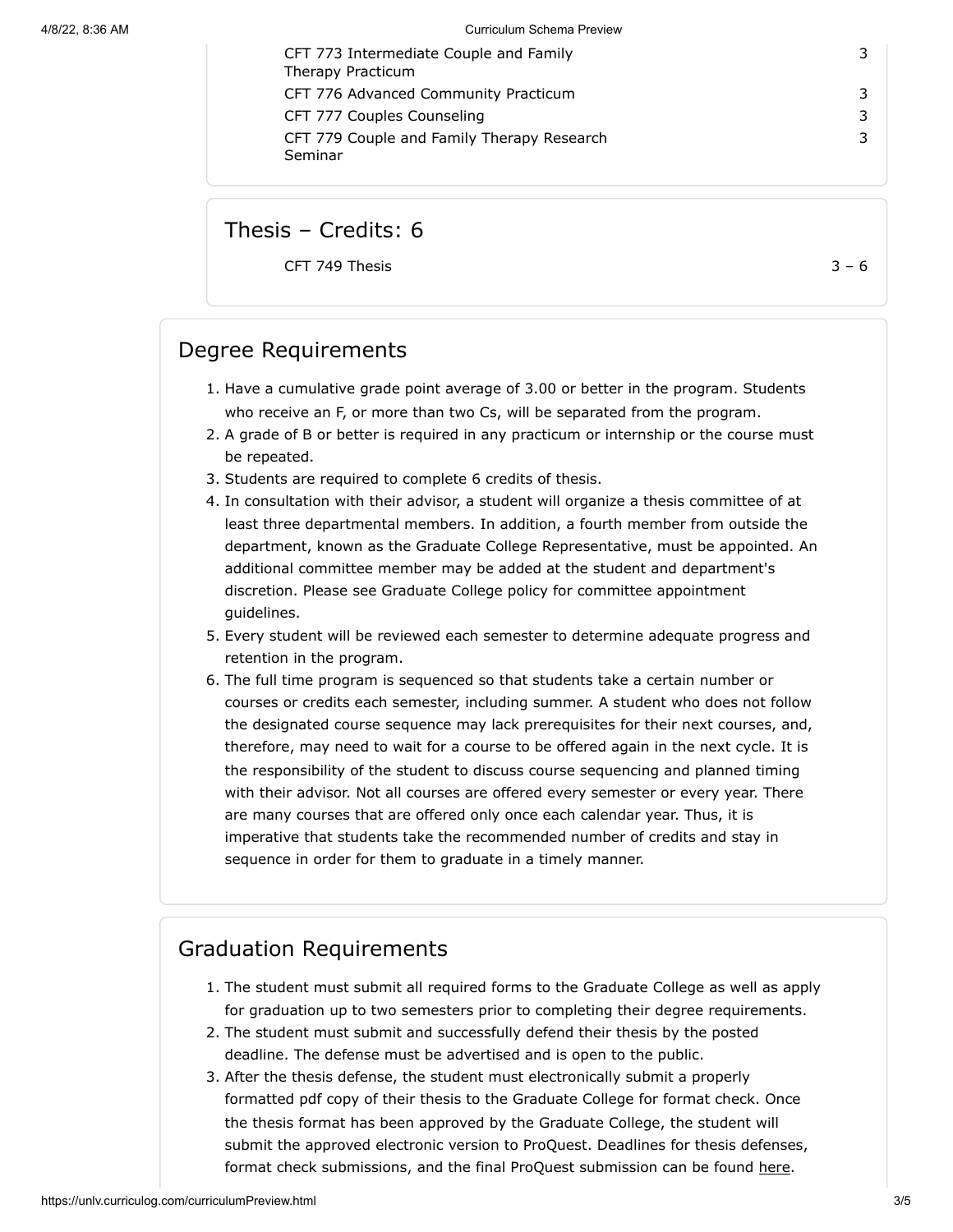# Subplan 2 Requirements: Non-Thesis

<span id="page-3-0"></span>Total Credits Required: 60

# Course Requirements

## Required Courses – Credits: 54

| CFT 701 Introduction to Couple and Family<br>Therapy                 | 3 |
|----------------------------------------------------------------------|---|
| CFT 719 Sexual Issues in Marriage and Family<br>Therapy              | 3 |
| CFT 720 Counseling Across the Lifespan                               | 3 |
| CFT 725 Diversity in Couple and Family Therapy                       | 3 |
| CFT 731 Substance Abuse in Couple and Family<br>Therapy              | 3 |
| CFT 759 Family Dynamics                                              | 3 |
| CFT 762 Diagnosis in Couple and Family Therapy                       | 3 |
| CFT 763 Family Systems Theory                                        | 3 |
| CFT 764 Principles and Practices of Marriage and<br>Family Therapy I | 3 |
| CFT 765 Principles and Practices of Couple and<br>Family Therapy II  | 3 |
| CFT 771 Ethical and Legal Issues in Couple and<br>Family Therapy     | 3 |
| CFT 773 Intermediate Couple and Family<br>Therapy Practicum          | 3 |
| CFT 776 Advanced Community Practicum                                 | 3 |
| CFT 777 Couples Counseling                                           | 3 |
| CFT 779 Couple and Family Therapy Research<br>Seminar                | 3 |
|                                                                      |   |

# Capstone Course – Credits: 6

CFT 750 Capstone 1 - 6

#### Degree Requirements

- 1. Have a cumulative grade point average of 3.00 or better in the program. Students who receive an F, or more than two Cs, will be separated from the program.
- 2. A grade of B or better is required in any practicum or internship or the course must be repeated.
- 3. Students prepare a portfolio with either a clinical focus or research focus and are required to complete 6 credits of capstone.